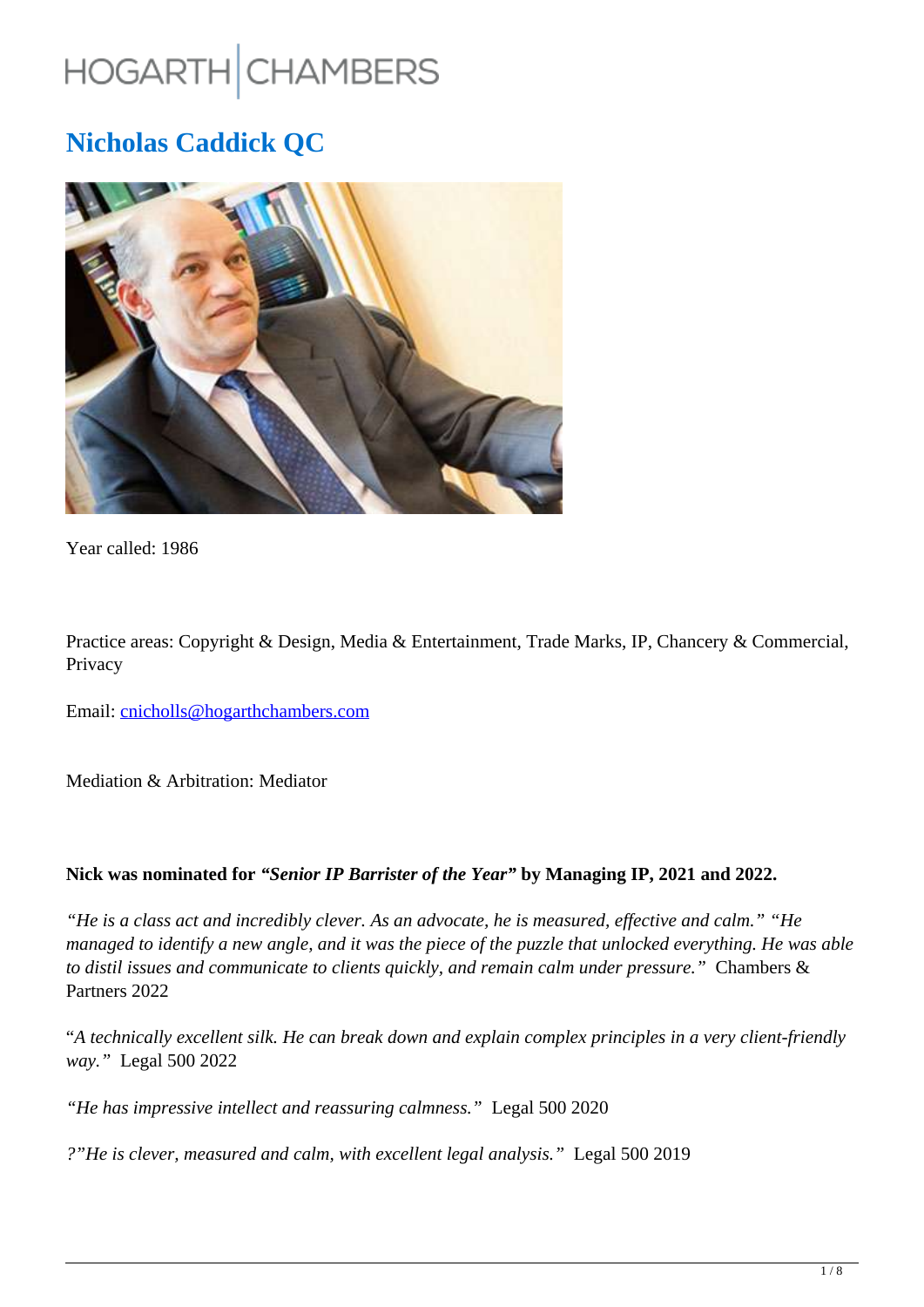*"He is incredibly knowledgeable and has a lot of gravitas before the court."* Chambers & Partners 2017

*"An IP guru who is seriously impressive on his feet."* Legal 500 2016

## **Profile**

**In brief:** Nicholas was appointed QC in 2011. Before that he was on the "A" panel of Junior Counsel to the Crown for 11 years. He was appointed a Deputy High Court Judge in 2018 sitting in the Chancery Division and in the Patents Court. He is recommended in Chambers and Partners and The Legal 500.

**Areas of practice:** Nicholas specialises in intellectual property, commercial and Chancery law. He has particular expertise where those areas of law overlap and, in particular, where intellectual property claims are affected by contractual issues, title disputes, insolvency or breaches of fiduciary duty.

**Intellectual property:** Nicholas' practice covers a broad range of UK and EU intellectual property rights and he has acted in both UK and General Court litigation. He has extensive experience in cases where there is a contractual dispute over intellectual property rights or the provision of IT services. In such cases, his experience in commercial and insolvency law is invaluable. Many of these cases raise questions of construction. A recent example is the Stretchline v H&M Hennes & Mauritz litigation which concerned a contract settling a patent dispute and raised issues of construction of both the contract and of the underlying patent. Having acted for the Crown in a number of cases involving breaches of confidence by Crown officers, Nicholas now regularly acts in commercial cases involving breaches of confidence.

Nicholas is a joint editor of the leading copyright textbook – Copinger & Skone James and he wrote the designs section of that book. He is also a co-author of Caddick & Longstaff's User's Guide to Trade Marks and Passing Off. He frequently gives talks and seminars on intellectual property matters

**Commercial/Chancery:** in the commercial and chancery field Nicholas has particular experience in insolvency and property law. Whilst he was on the Treasury "A" panel, he appeared for the Secretary of State and the Official Receiver in numerous public interest winding up and directors' disqualification cases. He also acted for the Attorney General in test litigation over the treatment of certain types of debt in insolvency as well as in a number of charity cases. He has also appeared in many leading property law cases and has acted for the Land Registry in relation to land registration and Indemnity issues.

In the field of probate Nicholas was, until 2015, an editor of the leading textbook – Williams Mortimer  $\&$ Sunnucks on Executors, Administrators and Probate. He was also a member of the President's Working Group on the Non-contentious Probate Rules.

In the trusts sphere, Nicholas has acted for the Attorney General in drafting a charitable trust deed and for the Government in drafting and advising in relation to trusts governing the distribution of independent living support payments and the functioning of the Air Travel Reserve Fund. He recently represented a class of beneficiaries in litigation involving entitlement to trust money held by Equity, the actor's union.

**Teaching and speaking:** Nicholas has taught intellectual property law to trainee trade mark and patent attorneys at courses run by CITMA, Queen Mary College University of London and Nottingham Trent University. He has also taught land law at St Edmund Hall, Oxford and contract and tort law at Oxford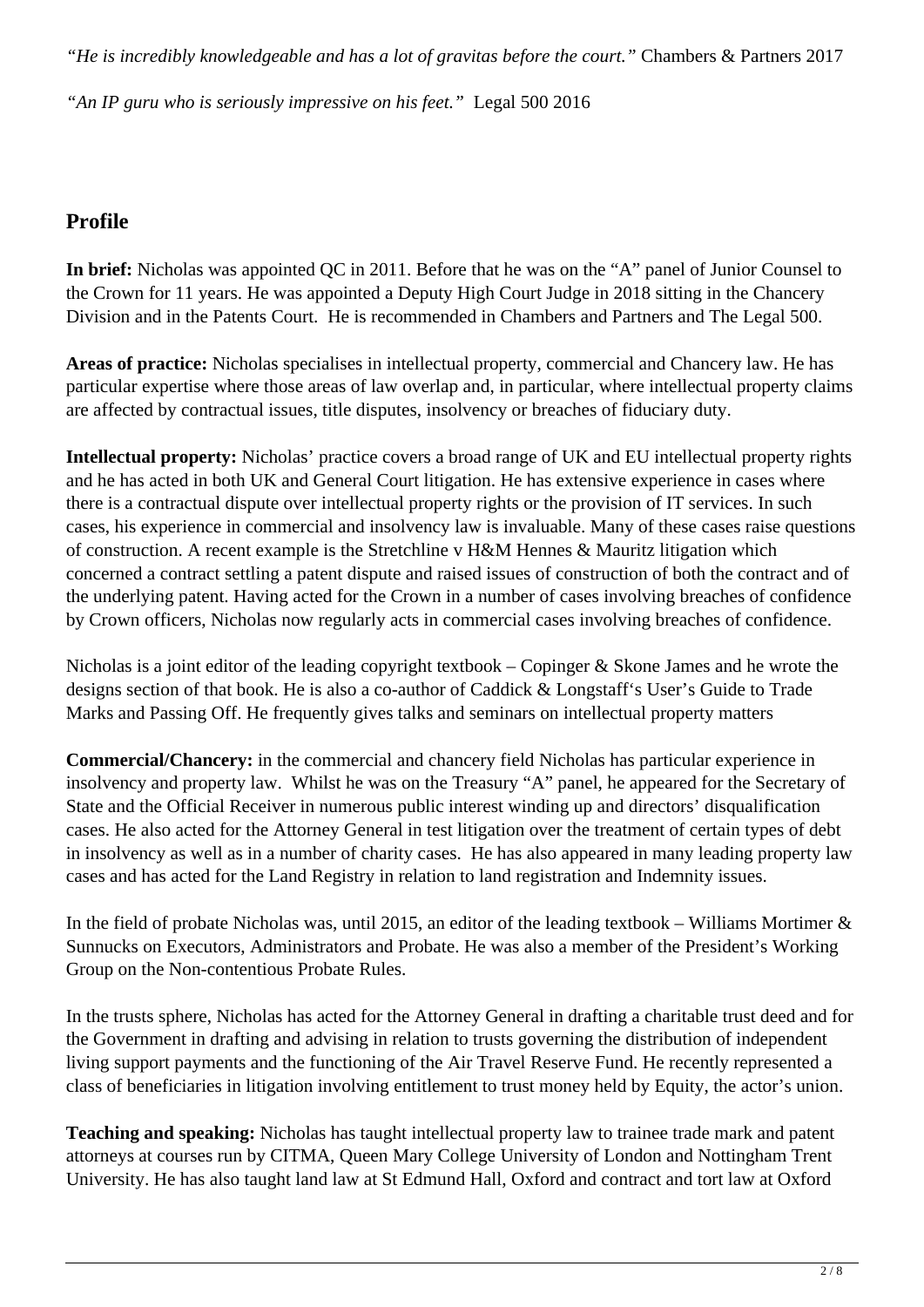Brookes University. He is a regular speaker at lectures and seminars run by Hogarth Chambers and at training events given 'in house' at various solicitors' firms.

## **Directory & Testimonial Quotes**

#### **Chambers and Partners**

"He is a class act and incredibly clever. As an advocate, he is measured, effective and calm." "He managed to identify a new angle, and it was the piece of the puzzle that unlocked everything. He was able to distil issues and communicate to clients quickly, and remain calm under pressure." (2022) "He is a cerebral and robust advocate. He is quick to grasp the really important points and is good at building a rapport with the lay client." (2021)

"He has a calm, reassuring demeanour and provides clear, practical advice." (2021)

"He provides down-to-earth advice and succeeds in distilling complex issues into a digestible form for clients." (2020)

"He is incredibly knowledgeable and has a lot of gravitas before the court." (2017).

"He's able to keep on top of incredible amounts of evidence. When deluged with documents he remains calm when most would shudder under the desk gibbering." (2016)

"Nicholas Caddick has a broad and successful Chancery practice with particular emphasis on insolvency and company law. He is equally renowned for his specialism in intellectual property matters." (2014) "Measured and comprehensive … his practice has a long reach." (2011)

#### **Legal 500**

"A technically excellent silk. He can break down and explain complex principles in a very client-friendly way." *(2022)*

"A calm presence who is highly intelligent." (2021)

"He has impressive intellect and reassuring calmness." (2020)

"He is clever, measured and calm, with excellent legal analysis." (2019)

"He has excellent knowledge and provides a very high level of service." (2017).

"An IP guru who is seriously impressive on his feet." (2016)

"Provides excellent advice and explains matters to clients free from legal jargon." (2015)

"He has a real ability to get under the skin of very complex problems and understand the real issues." (2015)

Nicholas Caddick QC has "an excellent courtroom manner." (2013)

#### **Chambers Global**

**Dispute Resolution:** Nicholas is commended for his "strong ability, excellent presentation and superb judgement." Commentators assert that "there is little he doesn't know about insolvency law." (2012)

#### **Who's Who Legal 2015**

Nicholas is regarded in Who's Who Legal.

**Cases**

*Intellectual Property?*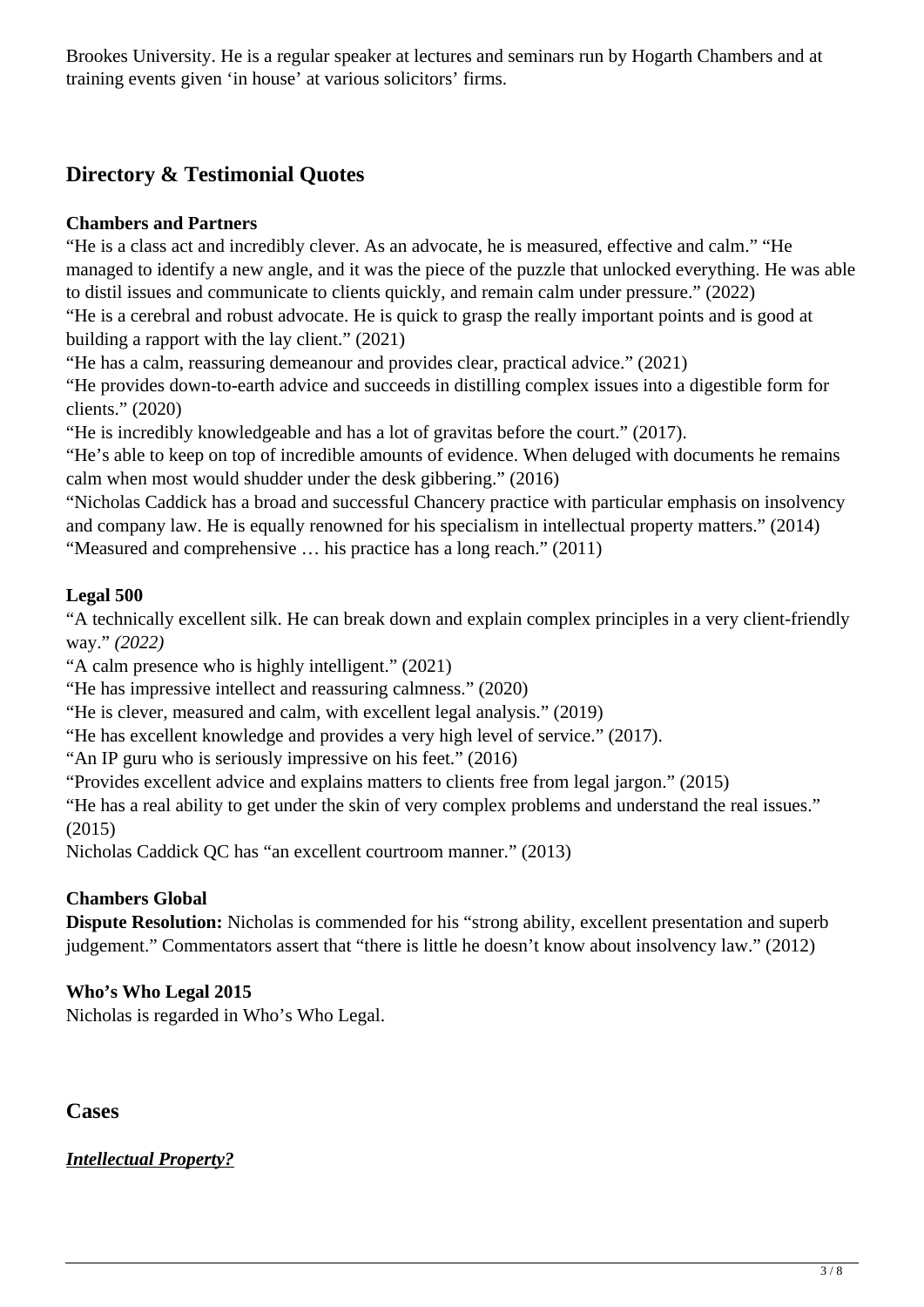**Pixdene v Paddington [2020] 11 WLUK 397** – case regarding the scope of pre-action disclosure in relation to a proposed claim for character merchandising licence fees.

**TBD (Owen Holland) v Simons [2020] EWCA Civ 1182** – a case providing significant Court of Appeal guidance in relation to search orders and imaging orders.

**Musion Events Ltd v Maass [2018]** – arbitration concerning ownership of various patents and trade marks and claims for breach of contract and for breach of fiduciary duty.

**Poul Chang metal Industry Co Ltd v Bailcast Ltd [2018] EWHC 3432** – application raising issues of international jurisdiction and stays in relation to intellectual property cases.

**Stretchline Intellectual Properties Ltd v H&M Hermes & Mauritz UK Ltd [2017] EWCA Civ 199 (Court of Appeal) and [2015] EWHC 3298 (Henry Carr J.)** – successful at trial and on appeal in showing that H&M had sold items falling with the claims of Stretchline's patent.

**Hussain v. Hussain (2016-2017)** – litigation between former business partners as to the right to use the name "Nawaab" in relation to restaurants and banqueting facilities.

**Fibrefab Ltd v. Aberlardus Ltd (2016 – ongoing)** – a High Court claim for passing off, infringement of trade mark and breach of covenant. Case also deals with cross border issues.

**Stretchline Intellectual Properties v. H M. Hermes & Mauritz [2015] EWCA Civ 516 (Court of Appeal)** – successful at first instance (Sales J) and on appeal in striking out H&M's invalidity defence and counterclaim.

**Personal Management v Gee7 (2016)** – acting for claimant in relation to issues of jurisdiction and service arising in a copyright infringement case.

**A v B (2015-2016)** – advising a major fashion house with regard to contractual and trade mark issues arising from a licence agreement with a major cosmetics house.

**Victoria Plum v Victorian Plumbing (2015-2016)** – litigation over whether the use of a rival's supplier's name as a Google AdWord amounted to an infringement of trade mark.

**Re C (2015)** – advising a major retailer on the impact of contractual restrictions on the use of its own name as a brand for particular types of products.

**Re M [2014]** – advising in relation to the construction of various contracts and as to the effect of insolvency in relation to title to patents UK and EU trade marks and domain names.

**Odeon Cinemas Holdings v. Odeon Entertainments (2014-2015)** – acting for Odeon Entertainment in trade mark proceedings brought against it by Odeon Cinemas.

**D** v **E** (2014) – acting for the defendant in trade mark parallel importation proceedings brought by a major manufacturer.

**Joules v Brand Auth (2014)** – advising Joules (a leading clothing company) about the intellectual property rights in its designs. Acting in (DEC test litigation against infringers.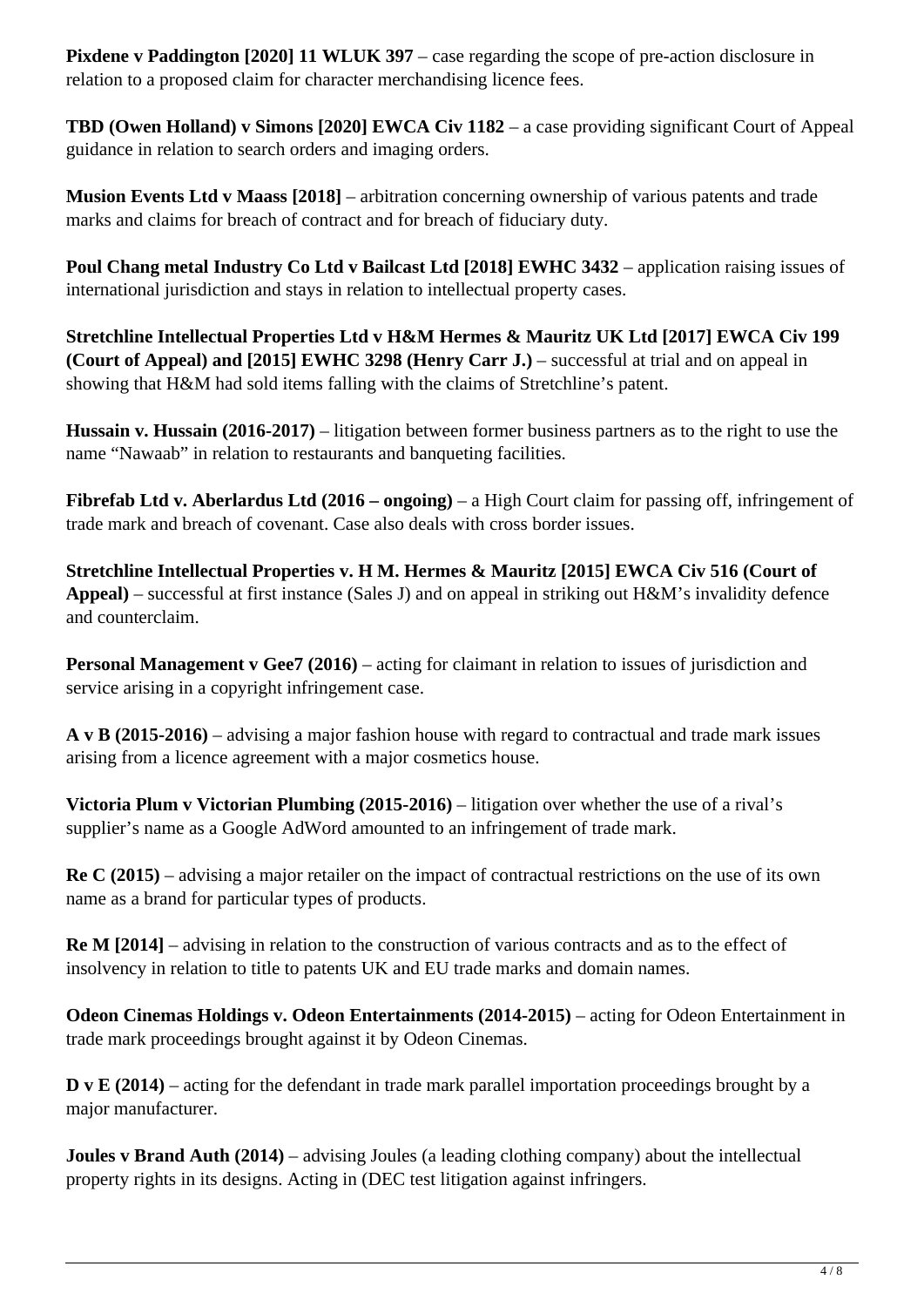**America's Collectibles Network v. The Genuine Gemstone Company (2014)** – acting as an expert on UK law for the purpose of US proceedings relating to the proper construction of the sale agreement of a business involving patents.

**Getronics v P&O Ferries Holdings (2013-2014)** – acting for a supplier in relation to disputes arising in relation to a multi-rnillion pound IT outsourcing agreement.

**Branston v Anglia Business Solutions (2014)** – acting for the customer in a claim for alleged breaches of an IT supply agreement.

**F v G (2013)** – advising in relation to a dispute over data protection issues arisrng under a franchise agreement between airlines.

**[Various] v British Airways (2013)** – advising various employees of BA in relation to claims of breaches of confidence and of the Data Protection Act against BA.

**H v I (2013)** – acting for a venture capital fund in a dispute over alleged breaches of confidence

**J v K** – acting for an employee seeking disclosure under the Data Protection Act of data held by the employer.

**Ramsay v Stewart (2013)** – acting for the defendant in a claim of breach of confidence: issues as to the taking of video evidence.

**Robert Welch Designs v Welch (2013)** – acting for a design house in disputes concerning ownership of its designs issues of the control of the company and allegations of unfairly prejudicial conduct in its management.

**Customplay Games v Baker (2012)** – acting for the former employee/directors of a company in liquidation in relation to claims as to the ownership of copyright in computer games software written by them.

**Suzuki Gti (2012)** – advising on the trade mark issues arising in relation to Volkswagen's appeal to the General Court over use of the GTi label on cars.

**Ghost Brand Ltd v OHIM (2011)** – acting for the appellant in proceedings in the General Court over ownership of a trade mark.

**C Plc v P (2006)** – acting as Advocate to the Court in a case concerning the privilege against selfincrimination in the context of search orders. See also O Ltd v Z (2005).

**Badfinger Music v Evans (2002)** – acting for a musician asserting an equitable right to remuneration for work done on recordings despite being in breach of fiduciary duty.

**Attorney General v Times Newspapers Ltd (2001)** – acting for the Attorney General in the Court of Appeal in relation to the scope of undertaking in confidential information cases.

*Commercial and Chancery*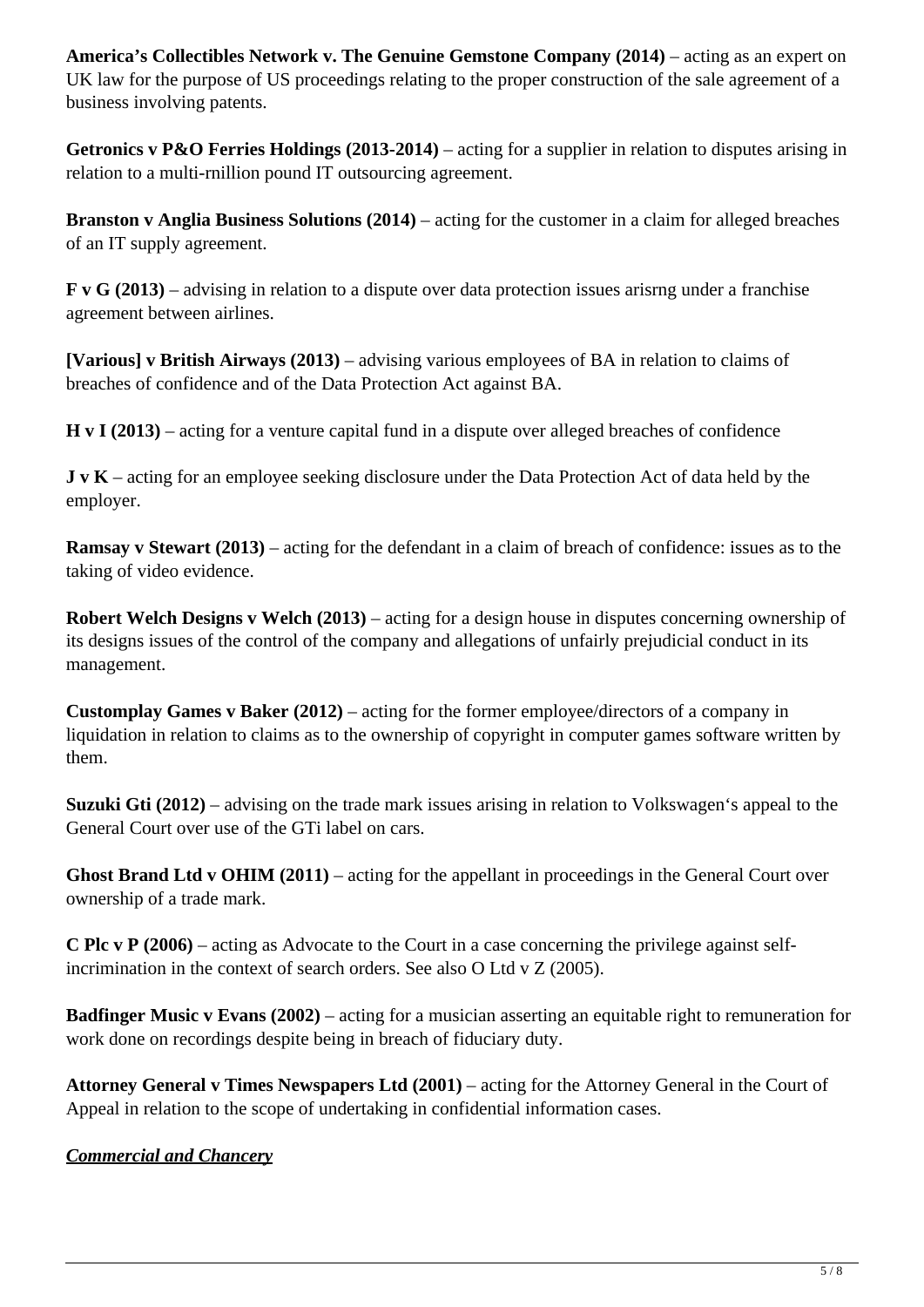**Robin Grossmith Racing v Steeplechase Ltd (2016-2018)** – a claim in the High Court concerning contractual issues arising under bookmakers' licences granted by Jockey Club racecourses.

**Re Equity (2015-2016)** – acting for a possible claimant to trust funds held by Equity.

**Photographer v Art Gallery** – acting for a well-known concerning the entitlement to and the payment of royalties in respect of sales of photographs.

**A v B** – acting for an individual in a negligence claim against a conveyancing solicitor.

**C (airline) v D** – acting for an airline in regard to enforcement action by the Sheriff and a dispute concerning televisation of the event.

**Elmbid v Burgess (2013)** – appearing in the High Court in a contractual dispute raising issues relating to notices to complete and certificates of practical completion.

**Imtech v Allot Communications (2012)** – acting for the supplier in winding up proceedings arising from a contractual dispute.

**Robinow v Sheikh Mohammed (2012)** – acting for the vendor of a valuable coin collection in a contractual dispute: issues of jurisdiction and of service overseas.

**Fortune v Wiltshire Council (2012)** – acting for claimant in the Court of Appeal in relation to a claim to highway rights over a road.

**Re Minrealm (2012)** – acting for the respondent in Companies Court proceedings concerning the valuation of shares.

**HMRC v Lloyd Webber (2008-2009)** – Acting for HMRC in a test case regarding gift aid relief and raising important Issues as to the proper approach to the valuation of assets.

**Official Receiver v Huck (2011)** – acting for the Official Receiver concerning international jurisdiction in insolvency proceedings: the meaning of the words "centre of main interests".

**Alkin v Raymond (2010)** – acting for the executors/trustees in an action challenging their actions and seeking their removal from office.

**Child Maintenance and Enforcement Commission v Beesley (2010)** – acting for the Child Support Agency in a test case in the Court of Appeal over the treatment of arrears of child maintenance in insolvency situations.

**Official Receiver v Mitlerfellner (2009)** – acting for the Official Receiver in relation to issues of jurisdiction and the meaning of 'centre of main interests' in an insolvency case.

**Secretary of State for Trust and Insolvency v Hollier (2007)** – acting for the Secretary of State in disqualification proceedings: the test for de facto directorship.

**Nelson Dance Family Settlement v HMRC (2008)** – acting for HMRC in a test case over the availability of business property relief from Inheritance Tax.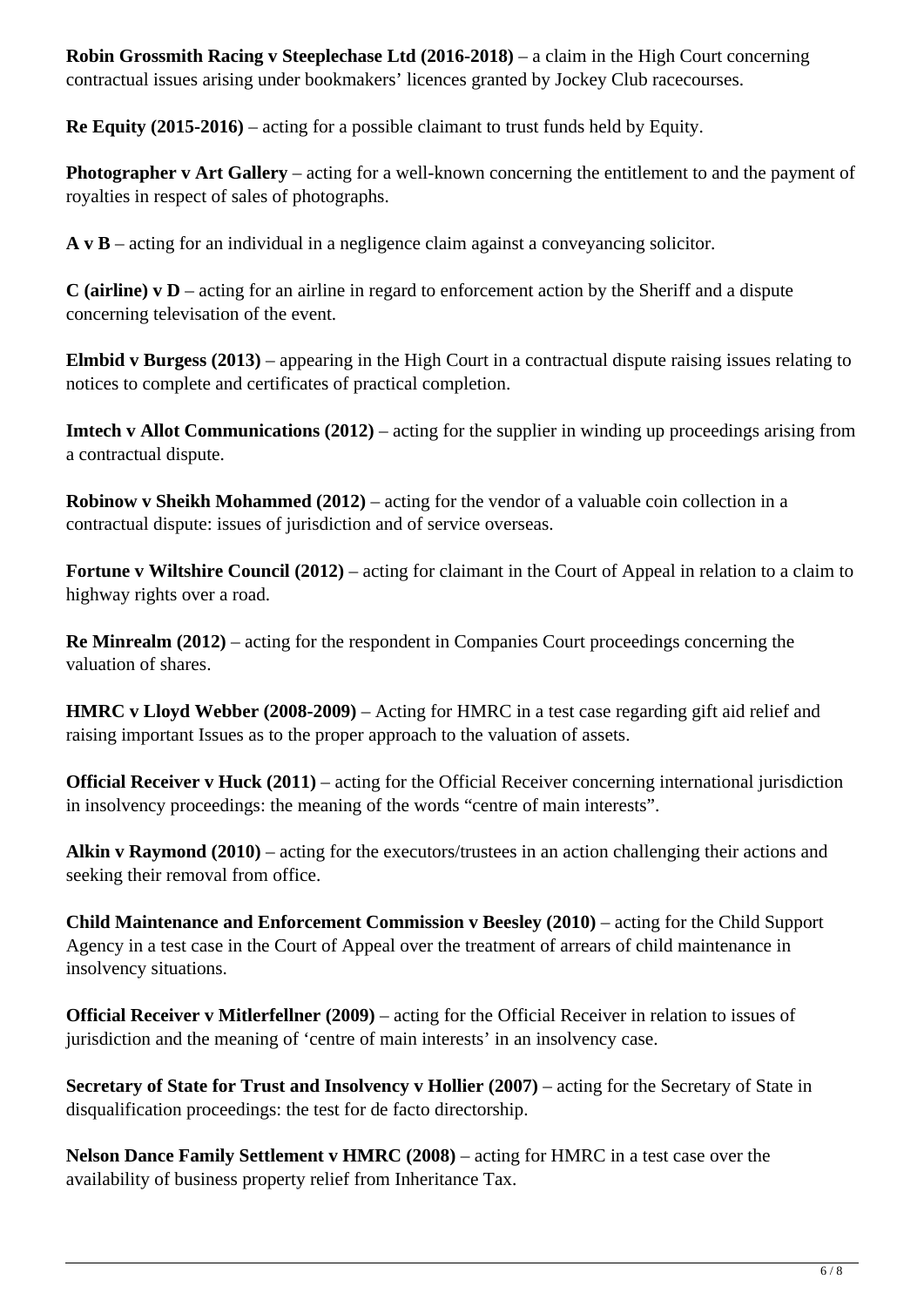**Department of Environment v Feakins (2007)** – appearing for the Department of the Environment in the Court of Appeal in a case concerning the scope of the right to set aside transactions defrauding creditors under s. 423 insolvency Act 1986.

**Re Huddersfield Fine Worsteds (2005)** – acting for the Department of Business and Regulatory Reform in a test case in the Court of Appeal over the treatment of debts owed to employees when a company enters into administration.

**Colin Dawson Windows v Kings Lynn 8t West Norfolk Borough Council (2005)** – appearing in the Court of Appeal for the landowner resisting a claim to adverse possession.

**Scottish Windows Plc v Tripipatkul (2004)** – acting for a landlord seeking to obtain payment of rent arrears from a surety under a lease.

**P & S Platt Ltd v Crouch (2004)** – appearing in the Court of Appeal for a landowner in a claim involving easements and the scope of 5.62 Law of Property Act 1925.

Green v Lord Somerleyton (2004) – appearing in the Court of Appeal for a landowner resisting claims for damage caused by water: rights of drainage: nuisance by flooding.

**Malory Enterprises Ltd v Cheshire Homes (2002)** – acting for HM Land Registry in Court of Appeal in proceedings raising issues of the registration of land forged transfers and overriding interests.

**Hale v Norfolk County Council (2001)** – acting for a landowner in the Court of Appeal resisting attempts by the Local Authority to treat part of her land as a highway.

## **Membership**

Chancery Bar Association Intellectual Property Bar Association

## **Qualifications and Regulations**

#### **Qualifications**

M.A. Jurisprudence (Oxon) B.C.L. (Oxon)

#### **Regulation**

Nicholas is a self-employed, independent barrister whose practice is governed by the Code of Conduct of the Bar of England and Wales. He is registered with the Bar Standards Board of England and Wales (Bar Ref: 21493).